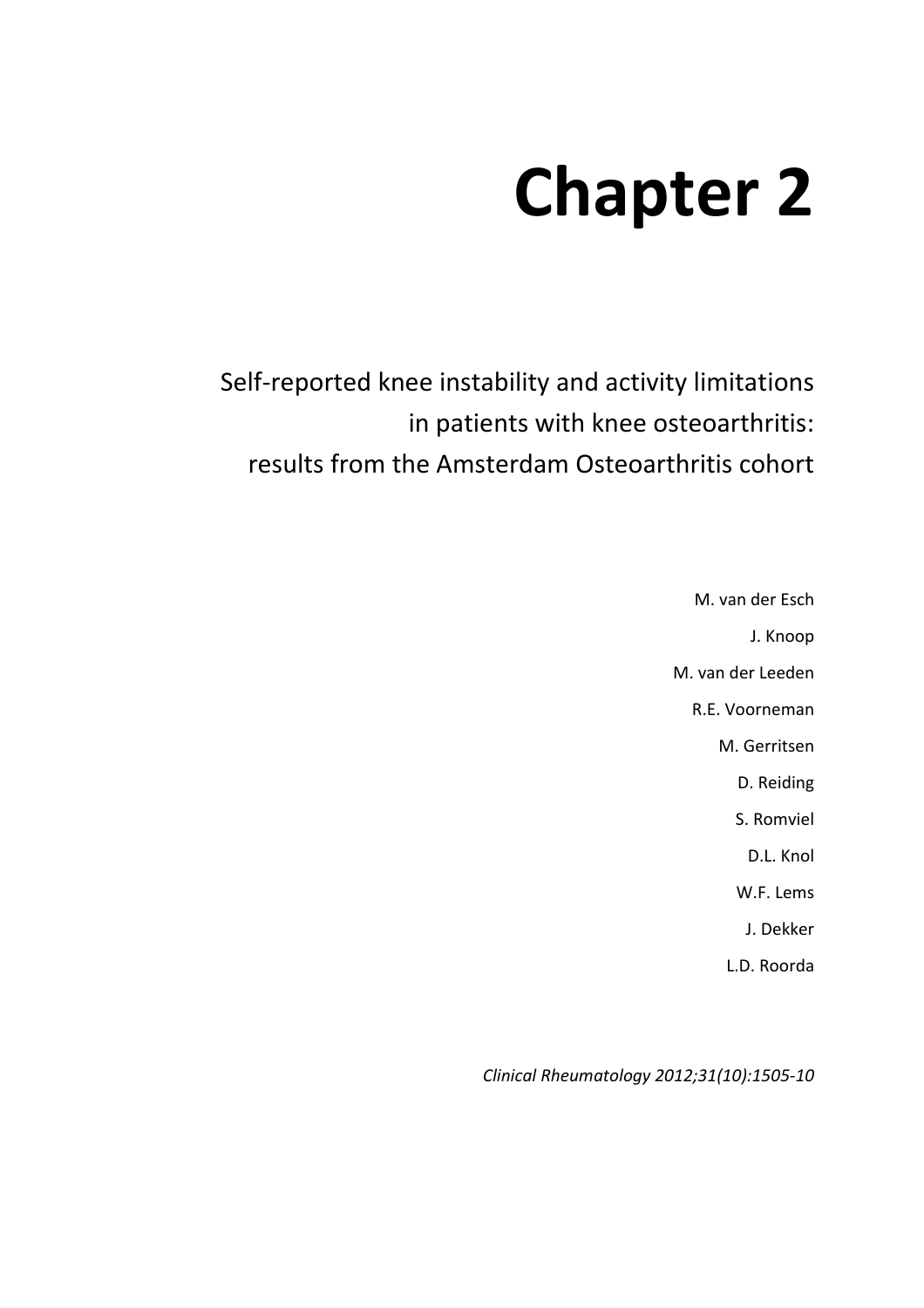## **Abstract**

The objective of this study was to evaluate whether self-reported knee instability is associated with activity limitations in patients with knee osteoarthritis (OA), in addition to knee pain and muscle strength. A cohort of 248 patients diagnosed with knee OA was examined. Self-reported knee instability was defined as the perception of any episode of buckling, shifting or giving way of the knee in the past 3 months. Knee pain was assessed using a numeric rating scale, and knee extensor and flexor strength were measured using an isokinetic dynamometer. Activity limitations were measured by using the Western Ontario and McMasters Universities Osteoarthritis Index questionnaire (subscale physical function), the timed Get Up and Go test and the timed stair climbing test, and 3 questionnaires evaluating walking, climbing stairs, and rising from a chair. Other potential determinants of activity limitations were also collected, including joint proprioception, joint laxity, age, sex, body mass index (BMI), disease duration, and radiographic disease severity. Regression analyses evaluated the effect of adding self-reported knee instability to knee pain and muscle strength, when examining associations with the activity limitations measures. Selfreported knee instability was common (65%) in this cohort of patients with knee OA. Analyses revealed that self-reported knee instability is significantly associated with activity limitations, even after controlling for knee pain and muscle strength. Joint proprioception, joint laxity, age, sex, BMI, duration of complaints, and radiographic severity did not confound the associations. In conclusion, self-reported knee instability is associated with activity limitations in patients with knee OA, in addition to knee pain and muscle strength. Clinically, self-reported knee instability should be assessed in addition to knee pain and muscle strength.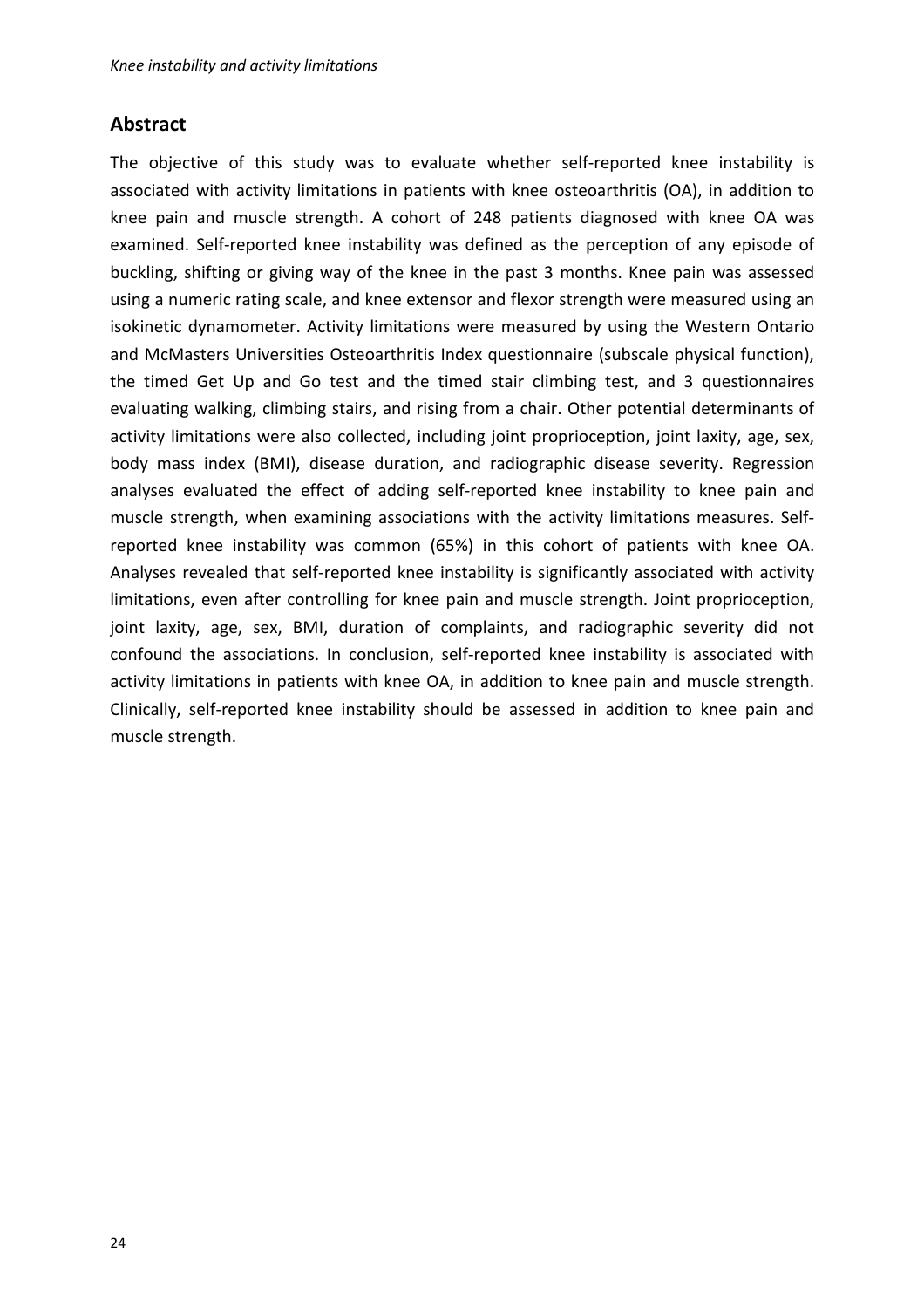## **Introduction**

In patients with knee osteoarthritis (OA), knee pain and lower limb muscle weakness are established risk factors for limitations in daily activities, such as walking, stair-climbing and rising up from or sitting down on a chair (1,2). It has been demonstrated that a majority of knee OA patients reports knee instability (3-5). Self-reported knee instability has been defined as a sensation of buckling, shifting or giving way of the knee (3). The sensation itself or fear of the sensation might lead to an avoidance of daily activities. The relationship between self-reported knee instability and activity limitations (3,4,7) and the relationship between self-reported knee instability and knee pain and muscle strength (5,6) has been shown in a number of studies. However, although studies focused on these relationships it is unknown whether self-reported knee instability further contributes to activity limitations in addition to knee pain and muscle strength. It is possible that the relationship between selfreported knee and activity limitations is due to confounding by pain or muscle strength. In assessing the relationship between self-reported knee instability, knee pain, muscle strength and activity limitations, there is a need to control for other potential confounders found in previous studies: poor joint proprioception, high joint varus-valgus laxity, age, and body mass index (BMI) (1,8,9).

The objective of the present study was to evaluate whether self-reported knee instability is associated with activity limitations in patients with knee OA, in addition to knee pain and muscle strength.

## **Methods**

#### *Patients*

Data from the present study are from the Amsterdam Osteoarthritis (AMS-OA) cohort (5). Patients are included in the AMS-OA cohort if knee OA is diagnosed, according to the American College of Rheumatology (ACR) clinical criteria (10). Total knee replacement, rheumatoid arthritis or any other form of arthritis (crystal arthropathy, septic arthritis, reactive arthritis, spondylo-arthropathy) and neurological deficits are exclusion criteria. The Medical Ethics Institutional Review Board of Reade approved the study. All patients provided written, informed consent.

#### *Measures*

*Knee instability.* Self-reported knee instability was defined as the sensation of an episode of buckling, shifting or giving way of the knee in the previous 3 months (3,11). Persons reporting knee instability were additionally asked for the number of episodes of instability,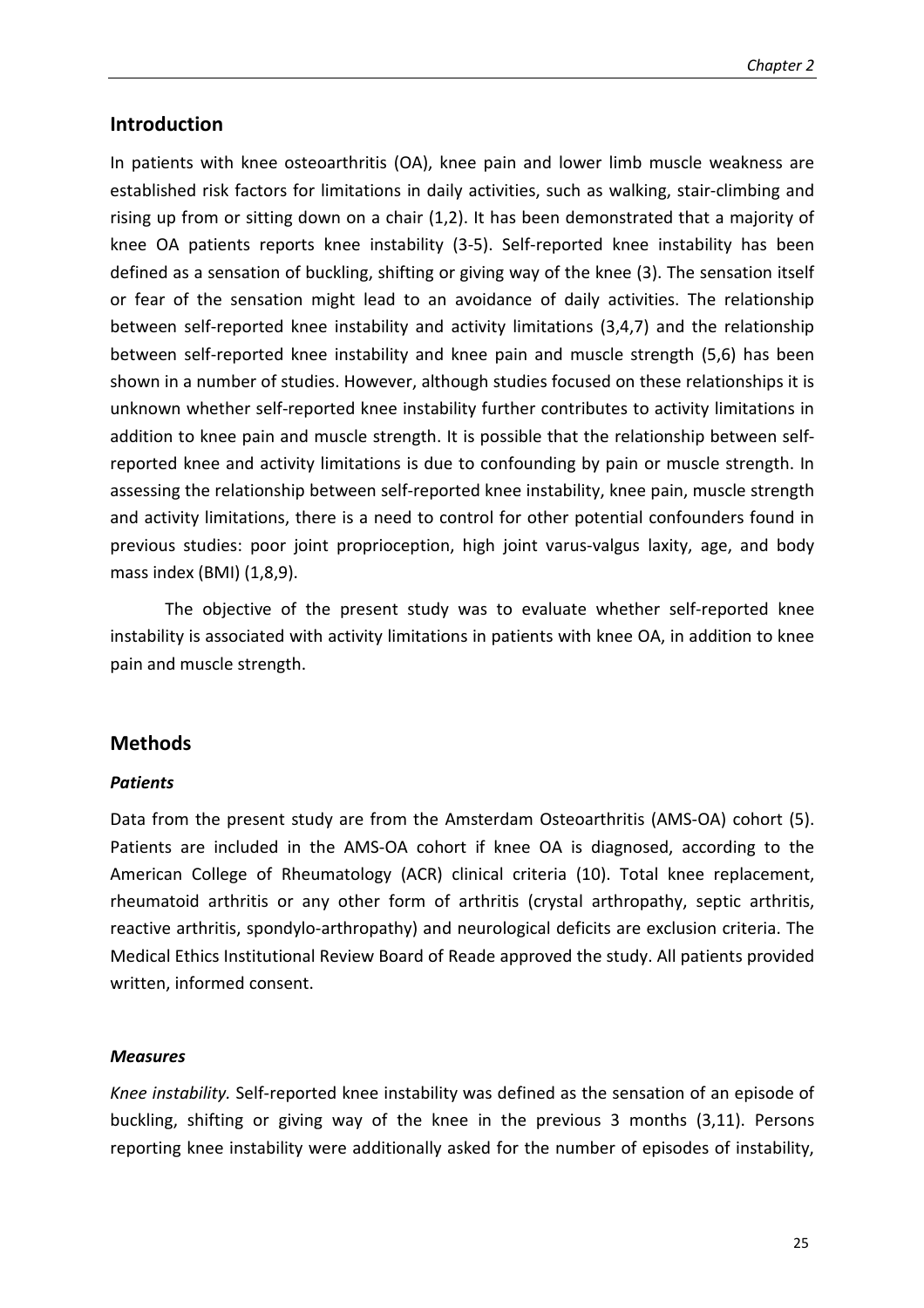whether these episodes concerned the left, right or both knees, if any episodes had resulted in a fall, and the particular activity that induced an episode of instability (3).

*Knee pain.* Knee pain over the past week was assessed by an 11 point numeric rating scale (0 -10), with higher scores representing more pain. Patients were asked: What was your pain rating on average over the past week?

*Muscle strength.* Muscle strength of the left and right leg was measured isokinetically (EnKnee, Enraf-Nonius, Rotterdam, Netherlands) at 60°/second (8,9). The mean muscle strength (i.e. extension and flexion) per leg was calculated to obtain a measure of overall leg muscle strength (Nm). For the analysis, individual mean muscle strength was divided by the patient's body weight for a normalized measure (Nm/kg).

*Activity limitations.* Four self-report questionnaires and two performance based tests were used to measure activity limitations. The Dutch version of the Western Ontario and McMasters Universities (WOMAC) Osteoarthritis Index physical function subscale was used to assess general lower-extremity related limitations in daily activities (12,13). The timed Get Up and Go (GUG) test was conducted over a distance of 15 meters, comparable to Hurley et al (14,15). A timed stair-climb test was used to assess the time (in seconds) patients needed to ascend and descend a stair (12 steps, 16 cm high, as fast as possible). The correlation between ascending and descending stair-climb times was r (95% CI)=0.90 (0.85, 0.97). Therefore, in analyses, the ascending stair-climb time was used. The Walking Questionnaire (WQ35), the Climbing Stairs Questionnaire (CStQ15), and the Questionnaire Rising and Sitting down (QR&S39) were used to assess specific lower-extremity related limitations in daily activities and have been validated in OA patients (16-19).

*Radiology.* Weightbearing, anteroposterior radiographs of the knee joints were obtained following the Buckland-Wright protocol (20) and graded according to Kellgren & Lawrence (K/L) (21). The ICC of the interrater reliability for the K/L grade was 0.89.

*Other variables.* Joint proprioception was measured as the threshold of detection of passive joint movement (9). Joint varus-valgus laxity was measured as the total movement in the frontal plane during varus-valgus load in a non-weight bearing position (8). For both joint proprioception and joint laxity, the mean of 3 measurements (in degrees) was calculated for each knee. A series of demographic variables were obtained including age, sex, height, weight, and duration of complaints.

## *Statistical analysis*

Descriptive statistics (mean±SD) were calculated for measures of knee pain, muscle strength, activity limitations (WOMAC physical function [WOMAC-pf], GUG, timed stair-climb, WQ35, CStQ15 and QR&S39), joint proprioception, joint laxity, age, BMI, and duration of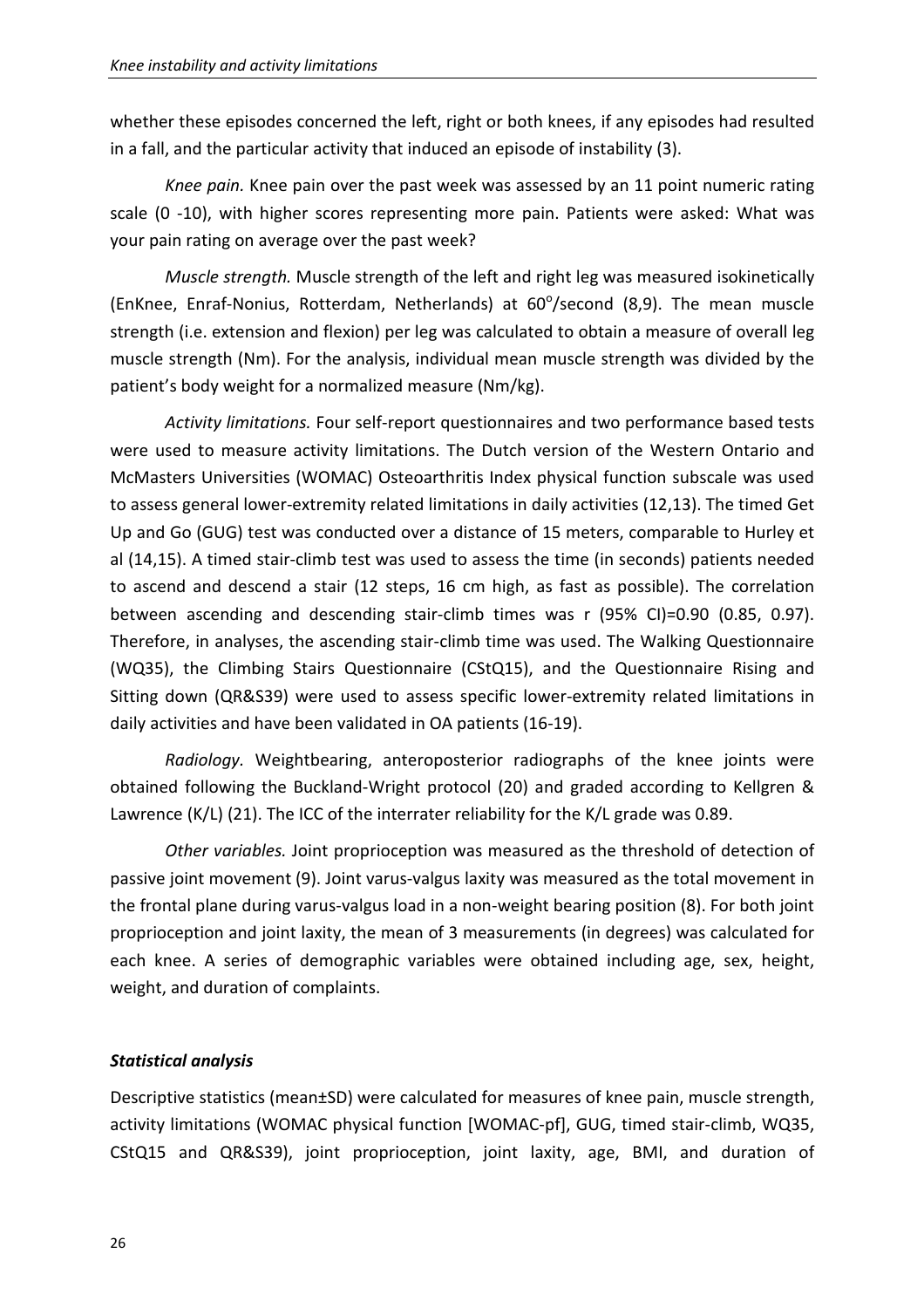complaints. For categorical or nominal level variables (self-reported knee instability, sex and radiographic severity of OA), frequencies and percentages were calculated.

Linear regression analyses were performed to analyze the association of selfreported knee instability as independent variable with activity limitations, controlling for knee pain and muscle strength. Self-reported knee instability was dichotomized as in a previous study (5). To differentiate between self-reported in stability in 1 knee and selfreported instability in 2 knees, compared to no instability, we made 2 dummy variables of self-reported knee instability (no instability versus unilateral instability and no instability versus bilateral instability). For muscle strength, the sum of both knee measurements and the absolute difference between both knee measurements were added to the regression analyses. This procedure controls for the independent contribution to the regression model of the left and right knee data of muscle strength. First, univariable regression analyses were performed to assess the marginal association of knee pain, muscle strength, and selfreported knee instability with 3 generally accepted outcomes of activity limitations (WOMAC-pf, timed GUG and timed stair-climb) and 3 new outcomes of specific activity limitations (walking, stair-climbing and rising and sitting questionnaires). Second, multivariable regression analyses were performed to assess the impact of self-reported knee instability on activity limitations in addition to knee pain and muscle strength. Third, background knowledge identified joint proprioception, joint varus-valgus laxity, age, sex, BMI, duration of complaints, and radiographic severity as potentional confounders, according to the confounder selection by Greenland (22). The regression analyses were repeated with these potential confounders entered one at a time (enter method). The impact of the potential confounders on the primary model (self-reported knee instability, knee pain, and muscle strength) was determined from the unstandardized regression coefficient (i.e., *B*). When a potential confounder changed the regression coefficient of selfreported knee instability, knee pain or muscle strength by more than 10%, this variable was considered to be a confounder (23). For joint proprioception, joint varus-valgus laxity, and radiographic severity, the independent contribution to the regression model of the left and right knee data was assessed in the same way as for muscles strength.

The significance level for exclusion from the regression analysis was set at *P* values less than 0.05. All analyses were performed using SPSS software, version 18.0 (Chicago, IL).

### **Results**

Table 1 shows the characteristics of patients with knee OA. In univariable analyses (Table 2), unilateral self-reported knee instability (either left or right) was significantly associated with WOMAC-pf, timed GUG, and timed stair-climb. Bilateral self-reported knee instability was only associated with the WOMAC-pf. The difference between the left and right data of the variable muscle strength was not significantly associated with activity limitations.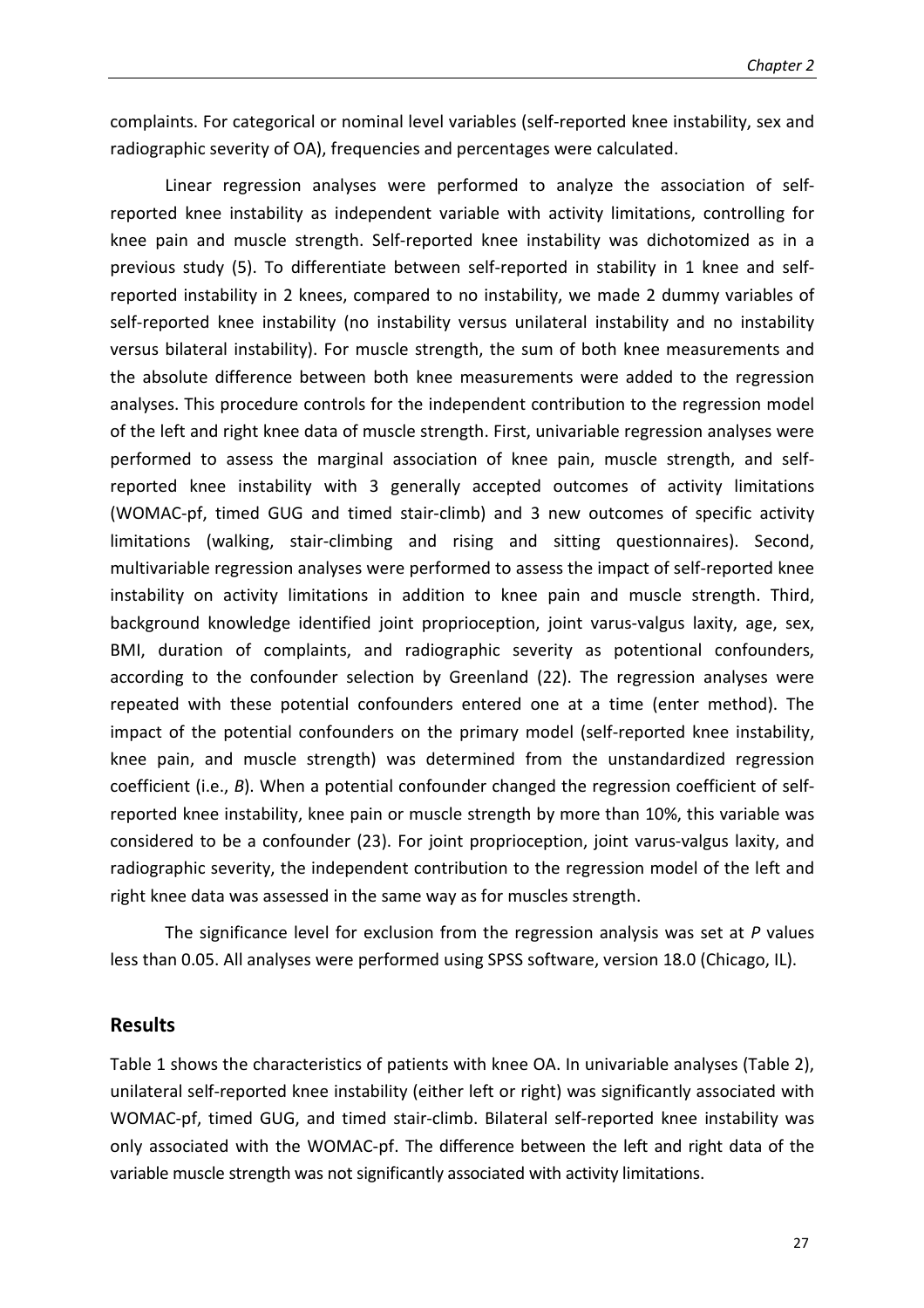| <b>Table 1.</b> Characteristics of patients with Kiled Osteoarth itis (11–240) |            |                 |
|--------------------------------------------------------------------------------|------------|-----------------|
|                                                                                | Number (%) | Mean ± SD       |
| Age, years                                                                     |            | $61.0 \pm 7.9$  |
| Female                                                                         | 161 (65%)  |                 |
| Body mass index, $kg/m2$                                                       |            | $28.9 \pm 5.3$  |
| Duration of complaints, years                                                  |            | $8.8 \pm 8.9$   |
| Knee instability in past 3 months                                              |            |                 |
| No                                                                             | 86 (35%)   |                 |
| Unilateral, right                                                              | 73 (29%)   |                 |
| Unilateral, left                                                               | 52 (21%)   |                 |
| <b>Bilateral</b>                                                               | 37 (15%)   |                 |
| Knee instability during activities                                             |            |                 |
| Walking                                                                        | 96 (59%)   |                 |
| Stair-climbing ascend                                                          | 46 (28%)   |                 |
| Stair-climbing descend                                                         | 30 (19%)   |                 |
| Twisting/turning                                                               | 48 (30%)   |                 |
| Chair rising up                                                                | 52 (32%)   |                 |
| Chair sitting down                                                             | 4 (2%)     |                 |
| Knee instability resulting in fall incident                                    | 16 (10%)   |                 |
| Pain (NRS 0-10)                                                                |            | $5.0 \pm 2.2$   |
| Isokinetic upper leg muscle strength, Nm/kg                                    |            |                 |
| Right knee                                                                     |            | $1.81 \pm 0.83$ |
| Left knee                                                                      |            | $1.87 \pm 0.84$ |
| <b>WOMAC-pf (0-68)</b>                                                         |            | $26.1 \pm 12.6$ |
| Timed GUG, seconds                                                             |            | $10.9 \pm 3.2$  |
| Timed Stair-climb, ascent, seconds                                             |            | $7.4 \pm 4.6$   |
| Timed Stair-climb, descent, seconds                                            |            | $8.1 \pm 5.7$   |
| WQ35 (0-100)                                                                   |            | $28.4 \pm 22.2$ |
| CStQ15 (0-100)                                                                 |            | $39.1 \pm 20.8$ |
| QR&S39 (0-100)                                                                 |            | $38.5 \pm 25.1$ |
| Joint proprioception, degrees                                                  |            |                 |
| Right knee                                                                     |            | $2.98 \pm 2.16$ |
| Left knee                                                                      |            | $3.02 \pm 2.66$ |
| Joint laxity, degrees                                                          |            |                 |
| Right knee                                                                     |            | $7.46 \pm 3.92$ |
| Left knee                                                                      |            | $7.36 \pm 3.98$ |
| K&L score, no of knees                                                         |            |                 |
|                                                                                |            |                 |
| Right $(n=248)$<br>Grade 0                                                     |            |                 |
| Grade 1                                                                        | 10 (4%)    |                 |
| Grade 2                                                                        | 87 (35%)   |                 |
|                                                                                | 72 (29%)   |                 |
| Grade 3                                                                        | 49 (20%)   |                 |
| Grade 4                                                                        | 30 (12%)   |                 |
| Left $(n=247*)$                                                                |            |                 |
| Grade 0                                                                        | 9(4%)      |                 |
| Grade 1                                                                        | 86 (35%)   |                 |
| Grade 2                                                                        | 82 (33%)   |                 |
| Grade 3                                                                        | 47 (19%)   |                 |
| Grade 4                                                                        | 23 (9%)    |                 |

| Table 1. Characteristics of patients with knee osteoarthritis (n=248) |  |  |
|-----------------------------------------------------------------------|--|--|
|-----------------------------------------------------------------------|--|--|

WOMAC-pf=Western Ontario and McMasters Universities Osteoarthritis Index-physical function; Timed GUG=Timed Get Up and Go test; WQ35=Walking Questionnaire; CStQ15=Climbing Stairs Questionnaire; QR&S39=Questionnaire Rising and Sitting down; K&L=Kellgren and Lawrence; \* *n*=1 missing.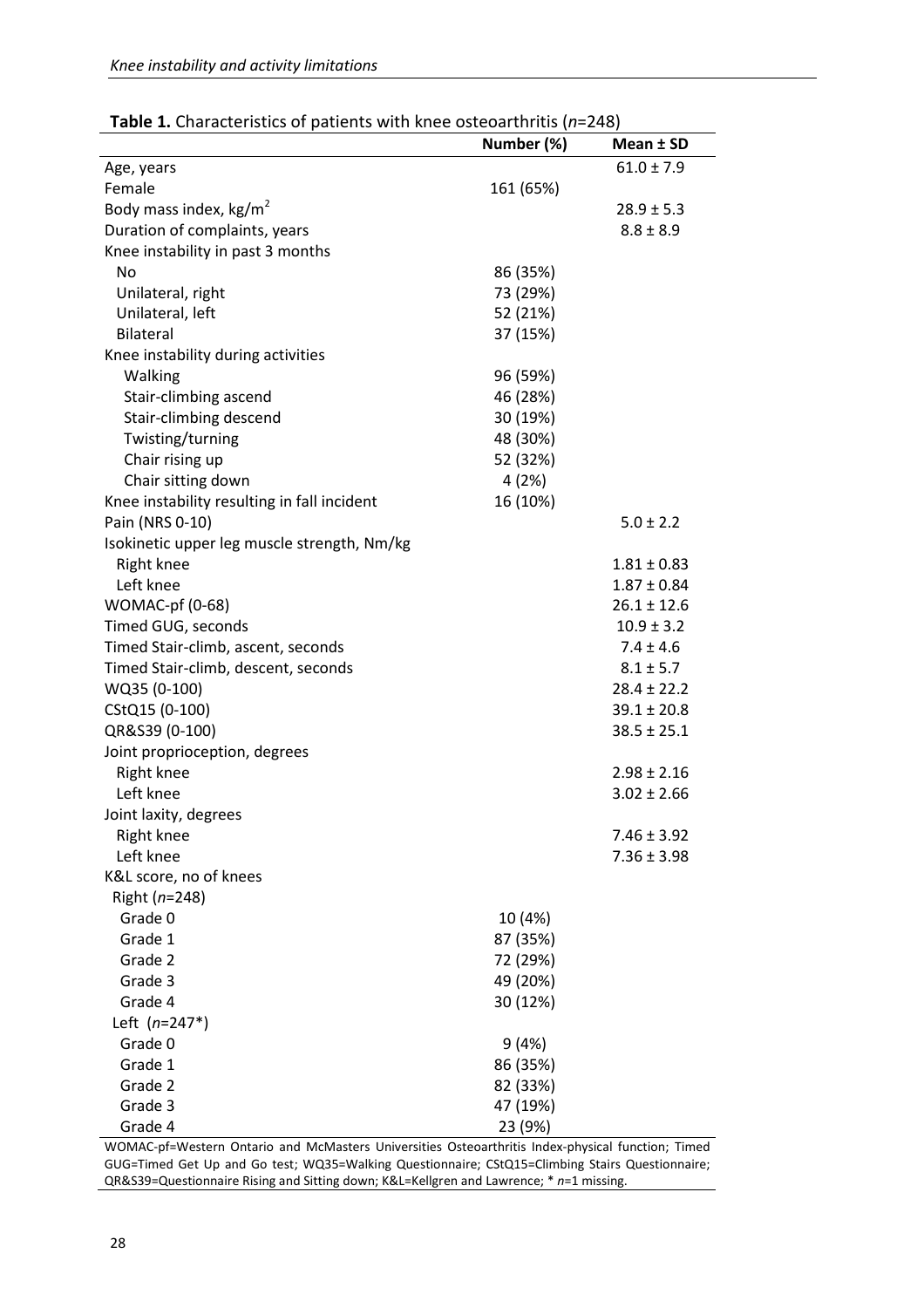After adding self-reported knee instability to the multivariable model with knee pain and muscle strength, unilateral self-reported knee instability (either left or right) was still significantly associated with all 3 outcomes measures, but bilateral self-reported knee instability with none.

Decreased joint proprioception, joint varus-valgus laxity, age, sex, BMI, disease duration, and radiographic severity did not confound the association of self-reported knee instability, knee pain, and muscle strength with activity limitations.

The univariable regression analysis of self-reported knee instability on specific limitations in daily activities (walking, stair-climbing and rising up or sitting down) demonstrated that both unilateral and bilateral self-reported knee instability were significantly associated with each of these activities (Table 3). The associations of selfreported knee instability, knee pain and muscle strength with specific daily activities were not confounded.

#### **Discussion**

Our results showed that self-reported knee instability was significantly associated with activity limitations (self-reported and performance-based), in addition to knee pain and muscle strength. These associations were not confounded by joint proprioception, joint laxity, age, sex, BMI, duration of complaints, or radiographic severity of OA. The results demonstrate that self-reported knee instability is a relevant independent variable related to activity limitations. It implies that self-reported knee instability should be addressed in clinical assessment and could be a target for therapeutic interventions.

Two previous studies have focussed on the relationship between self-reported knee instability and activity limitations (3,4). The results of our study are in line with both studies. First, the population-based Framingham Offspring Study from Felson et al (3) demonstrated a significant difference in WOMAC-pf between participants who had more than one episode of knee buckling in the previous 3 months compared to participants without instability, with adjustment for knee pain, age, muscle weakness, and BMI. Second, self-reported instability, although measured in a different manner than we did, was found to be associated with activity limitations in a knee OA sample as well (4). In this second study, self-reported knee instability was assessed by the question whether the perception of instability affects specific daily activities (4,7). Such a methodology examines the consequences of perceived instability on activity limitations. However, we believe that the relationship between the response to such a question and measured daily activities is self-evident and may result in spuriously high correlations. Hence, our study is the first to adequately examine the relationship between self-reported knee instability and activity limitations in patients with clinical knee OA, by using an appropriate measure of self-reported knee instability. In addition, the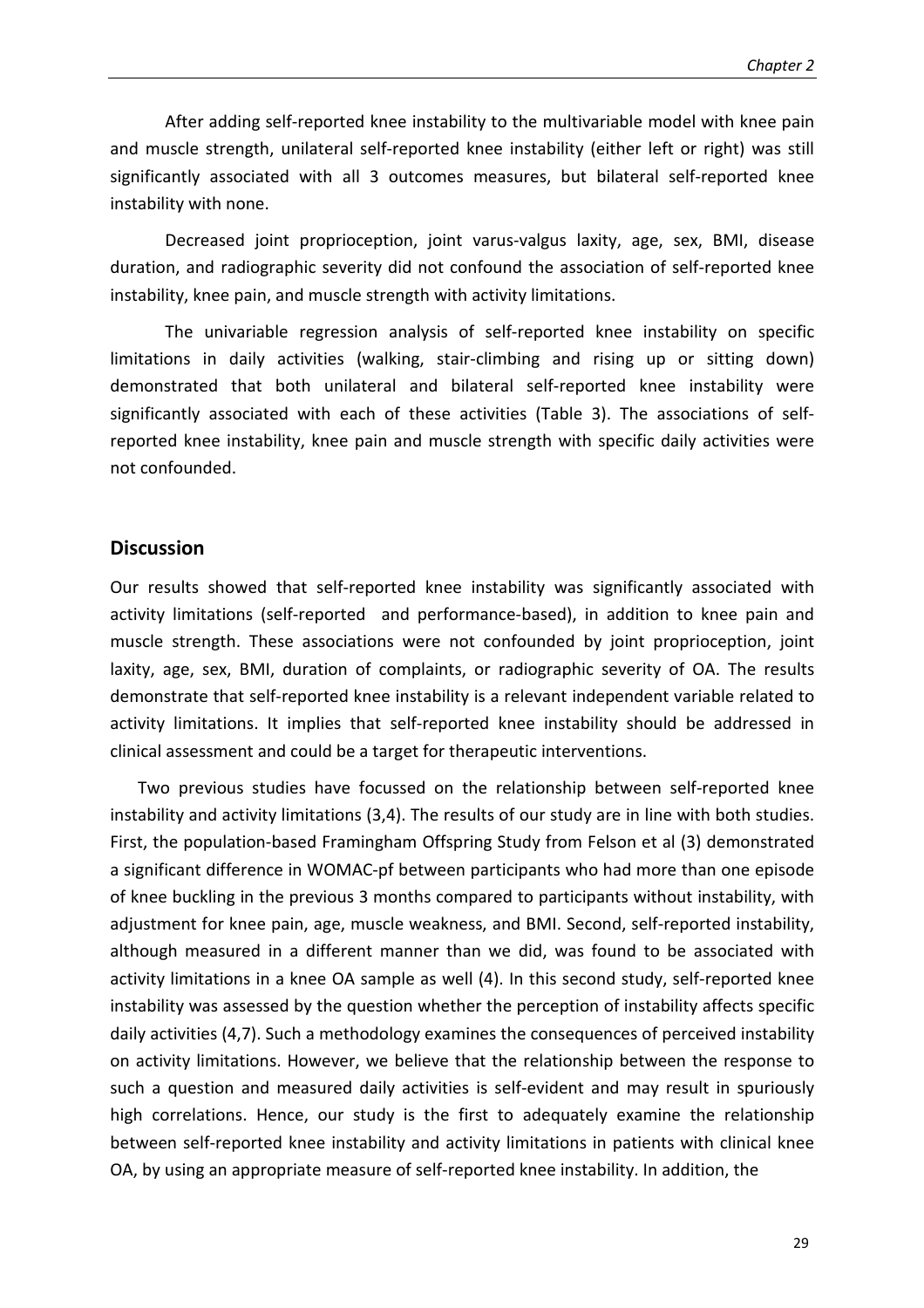|                   | <b>WOMAC-pf</b>      |              | <b>Timed GUG</b>     |         | <b>Timed Stair-climb</b> |         |
|-------------------|----------------------|--------------|----------------------|---------|--------------------------|---------|
|                   | B(SE)                | P            | B (SE)               | P       | B(SE)                    | P       |
| <b>Unadjusted</b> |                      |              |                      |         |                          |         |
| Unilateral        | 6.44(1.79)           | ${}_{0.001}$ | 1.39(0.36)           | < 0.001 | 1.47(0.44)               | < 0.001 |
| instability       |                      |              |                      |         |                          |         |
| <b>Bilateral</b>  | 5.47(0.30)           | 0.03         | 070 (0.51)           | 0.17    | 1.14(0.63)               | 0.07    |
| instability       |                      |              |                      |         |                          |         |
|                   | $R^2$ =0.45; P<0.001 |              | $R^2$ =0.33; P<0.001 |         | $R^2$ =0.33; P<0.001     |         |
| Adjusted*         |                      |              |                      |         |                          |         |
| Unilateral        | 2.92(1.38)           | 0.04         | 0.74(0.29)           | 0.01    | 0.73(0.36)               | 0.04    |
| instability       |                      |              |                      |         |                          |         |
| <b>Bilateral</b>  | 3.09(1.90)           | 0.11         | 0.35(0.40)           | 0.39    | 0.79(0.49)               | 0.11    |
| instability       |                      |              |                      |         |                          |         |
|                   | $R^2$ =0.47; P<0.001 |              | $R^2$ =0.35; P<0.001 |         | $R^2$ =0.34; P<0.001     |         |

**Table 2.** Unadjusted and adjusted regression analyses with WOMAC, timed GUG, and timed stair climbing as dependent variables and self-reported knee instability as an independent variable (*n*=248)

Self-reported knee instability: unilateral instability and bilateral instability versus reference no instability. B=unstandardized regression coefficient; SE=standard error; WOMAC-pf=Western Ontario and McMasters Universities Osteoarthritis Index-physical function; Timed GUG=Timed Get Up and Go test; \* adjusted for knee pain and muscle strength.

**Table 3.** Unadjusted and adjusted linear regression analyses with WQ35, StCQ15, QR&S39 as dependent variables and self-reported knee instability as independent variable (*n*=248)

|                                                                                                                   | <b>WQ35</b>          |         | StCQ15               |         | <b>QR&amp;S39</b>    |         |
|-------------------------------------------------------------------------------------------------------------------|----------------------|---------|----------------------|---------|----------------------|---------|
|                                                                                                                   | <b>B</b> (SE)        | P       | <b>B</b> (SE)        | P       | <b>B</b> (SE)        | P       |
| <b>Unadjusted</b>                                                                                                 |                      |         |                      |         |                      |         |
| Unilateral                                                                                                        | 11.65(3.14)          | < 0.001 | 10.11 (2.93)         | < 0.001 | 15.80 (3.50)         | < 0.001 |
| instability                                                                                                       |                      |         |                      |         |                      |         |
| <b>Bilateral</b>                                                                                                  | 9.56(4.42)           | 0.03    | 12.09 (4.09)         | < 0.001 | 11.97 (4.89)         | 0.02    |
| instability                                                                                                       |                      |         |                      |         |                      |         |
|                                                                                                                   | $R^2$ =0.22; P<0.001 |         | $R^2$ =0.17; P<0.001 |         | $R^2$ =0.20; P<0.001 |         |
| Adjusted*                                                                                                         |                      |         |                      |         |                      |         |
| Unilateral                                                                                                        | 8.56(2.86)           | < 0.001 | 7.28(2.77)           | < 0.001 | 11.25 (3.25)         | < 0.001 |
| instability                                                                                                       |                      |         |                      |         |                      |         |
| <b>Bilateral</b>                                                                                                  | 8.83 (3.97)          | 0.03    | 10.67 (3.79)         | < 0.001 | 10.21 (4.45)         | 0.02    |
| instability                                                                                                       |                      |         |                      |         |                      |         |
|                                                                                                                   | $R^2$ =0.26; P<0.001 |         | $R^2$ =0.21; P<0.001 |         | $R^2$ =0.24; P<0.001 |         |
| Self-reported knee instability: unilateral instability and bilateral instability versus reference no instability. |                      |         |                      |         |                      |         |

Self-reported knee instability: unilateral instability and bilateral instability versus reference no instability. B=unstandardized regression coefficient; SE=standard error; WQ35=Walking Questionnaire; CStQ15=Climbing Stairs Questionnaire; QR&S39=Questionnaire Rising and Sitting down; \* adjusted for knee pain and muscle strength.

strengths of our study are that we used multiple generally accepted outcome measures of activity limitations and new measures of specific activity limitations, a large cohort of knee OA patients, and took into account several potential confounders.

The contribution of self-reported knee instability to the variance in activity limitations over knee pain and muscle strength was small. The most important contributors to the variance in activity limitations are knee pain and muscle strength. However, self-reported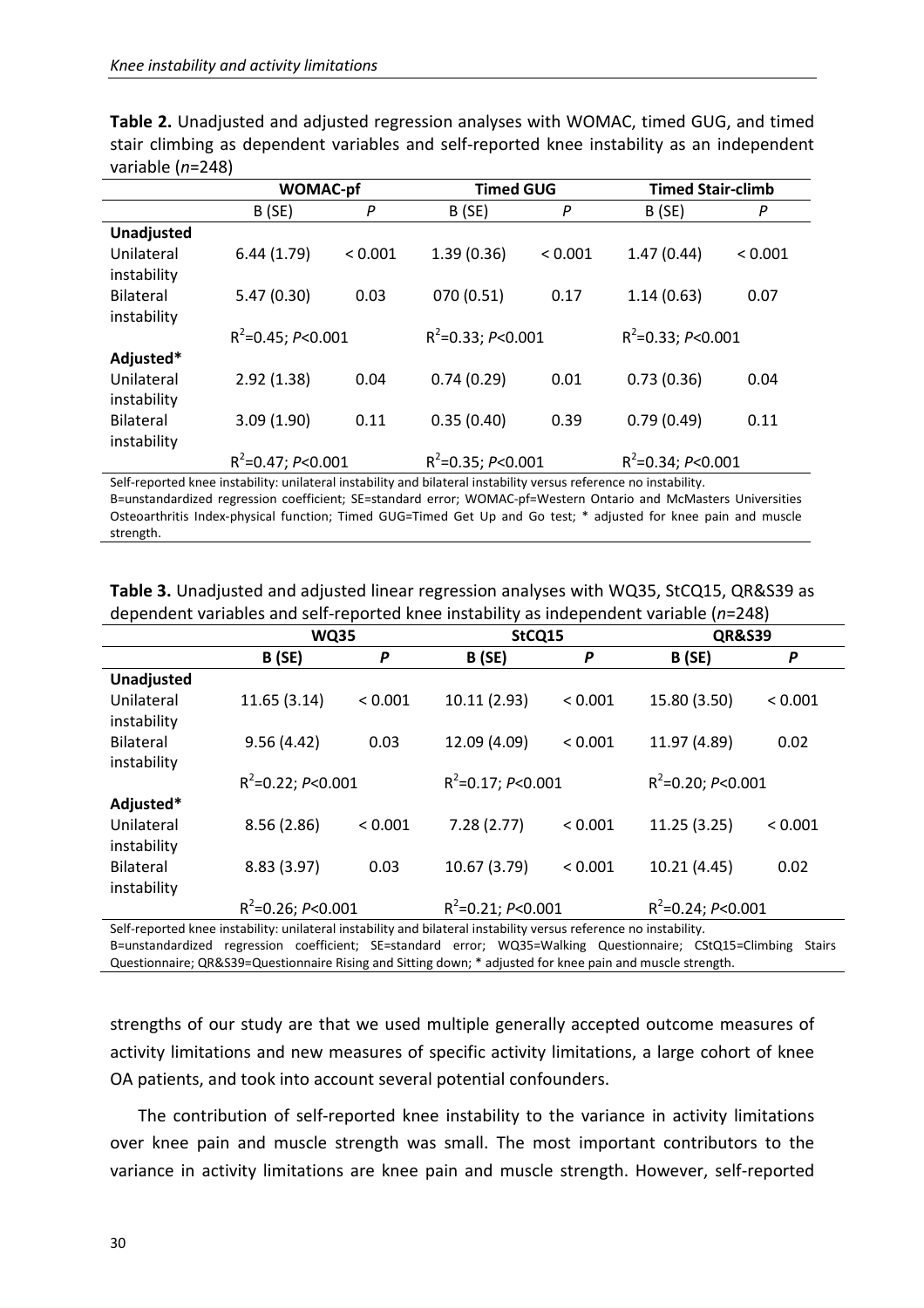knee instability showed to be an independent variable in all analyses. Unilateral selfreported knee instability was associated with all outcome measures, but bilateral selfreported knee instability was only associated with the GUG and specific self-reported outcomes. An explanation for bilateral self-reported knee instability not being significantly associated with the WOMAC-pf and the stair-climb test might be the small number of patients reporting bilateral knee instability.

We included 3 new questionnaires for the assessment of specific limitations in daily activities required for mobility independence (walking, stair climbing, rising and sitting down) in our study to provide a stronger validation of the relationship between self-reported knee instability and activity limitations. Considering our results, we believe that these analyses validate the relationship between self-reported knee instability and activity limitations.

Two limitations of our study should be acknowledged. Firstly, we dichotomized selfreported knee instability to make interpretation easier, although no previous criteria for this decision were available. However, when we analyzed self-reported knee instability with different cutoff points, the impact of self-reported knee instability over knee pain and muscle strength on activity limitations remained significant (data not shown). Secondly, the cross-sectional design of our study limits any causal interferences. Despite these limitations, our results provide evidence regarding the clinical relevance of self-reported knee instability in patients with knee OA.

In conclusion, self-reported knee instability is associated with activity limitations in patients with knee OA, in addition to knee pain and muscle strength. Clinically, self-reported knee instability should be assessed in addition to knee pain and muscle strength.

*Acknowledgements.* We gratefully acknowledge M. Fransen and A. Harmer for their assistance in correcting the manuscript. We also thank A. Jonkman for collecting data. This study was funded by the Dutch Arthritis Foundation. The study sponsor had no involvement in the study.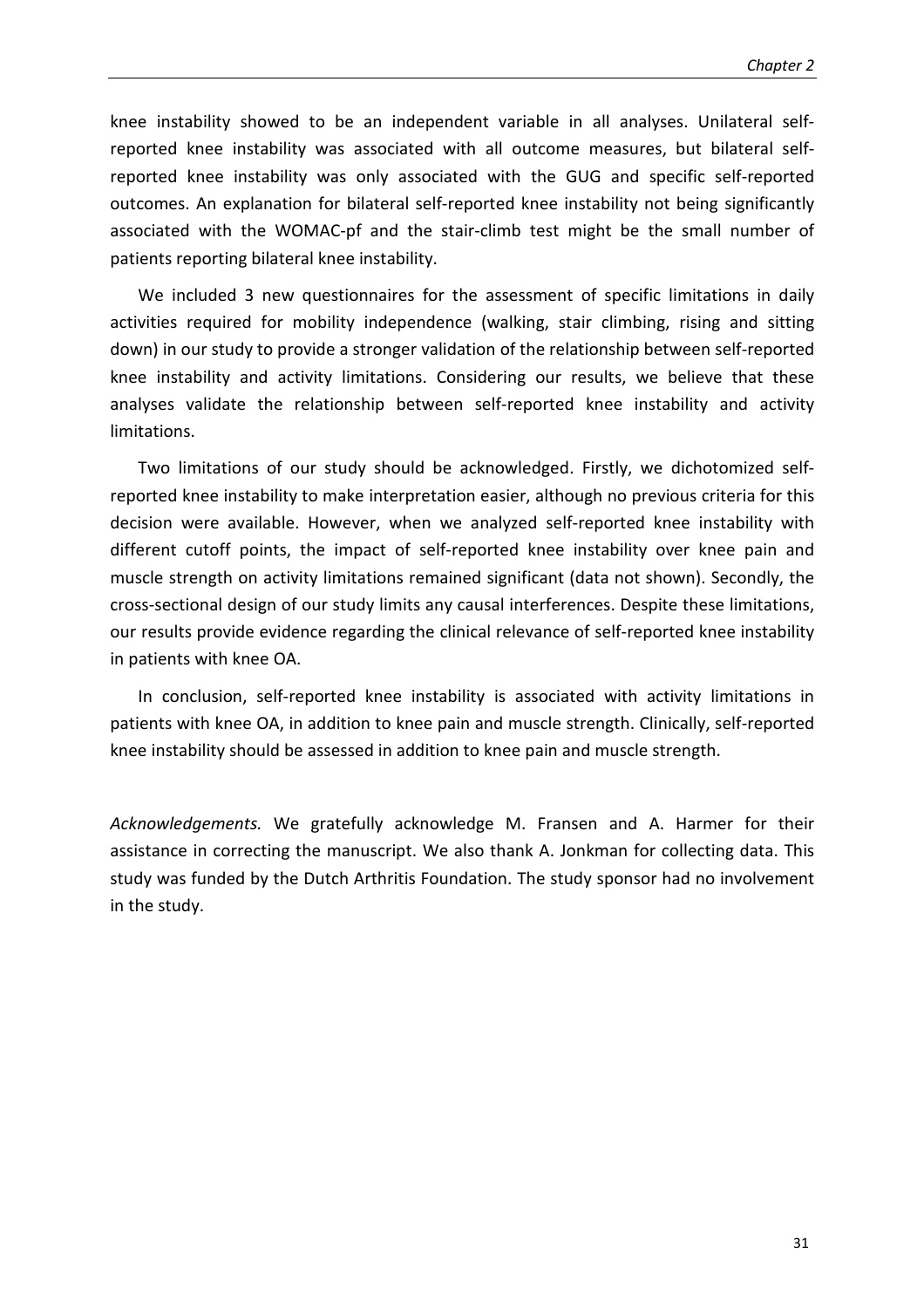#### **References**

- (1) Dekker J, van Dijk GM, Veenhof C. Risk factors for functional decline in osteoarthritis of the hip or knee. Curr Opin Rheumatol 2009;21(5):520-4.
- (2) Sharma L, Cahue S, Song J, Hayes K, Pai Y, Dunlop D. Physical functioning over three years in knee osteoarthritis. Arthritis Rheum 2003;12:3359-70.
- (3) Felson DT, Niu J, McClennan C, Sack B, Aliabadi P, Hunter DJ et al. Knee buckling: prevalence, risk factors, and associated limitations in function. Ann Intern Med 2007;147(8):534-40.
- (4) Fitzgerald GK, Piva SR, Irrgang JJ. Reports of joint instability in knee osteoarthritis: its prevalence and relationship to physical function. Arthritis Rheum 2004;51(6):941-6.
- (5) Knoop J, Leeden van der M, Esch van der M, Thorstensson CA, Gerritsen M, Voorneman RE et al. Association of lower muscle strength with self-reported knee instability in osteoarthritis of the knee: results from the Amsterdam Osteoarthritis cohort. Arthritis Care Res (Hoboken) 2012;64(1):38-45.
- (6) Schmitt LC, Rudolph KS. Muscle stabilization strategies in people with medial knee osteoarthritis: the effect of instability. J Orthop Res 2008;26(9):1180-1185.
- (7) Schmitt LC, Fitzgerald GK, Reisman AS, Rudolph KS. Instability, laxity, and physical function in patients with medial knee osteoarthritis. Phys Ther 2008;88:1506-16.
- (8) van der Esch M, Steultjens MPM, Knol D, Dinant H, Dekker J. Joint laxity modifies the relationship between muscle strength and disability in patients with osteoarthritis of the knee. Arthritis Rheum 2006; 55:953-9.
- (9) van der Esch M, Steultjens MPM, Harlaar J, Knol DL, Lems W, Dekker J. Joint proprioception, muscle strength and functional ability in patients with osteoarthritis of the knee. Arthritis Rheum 2007;57:787- 93.
- (10) Altman R, Asch E, Bloch D, Bole G, Borenstein D, Brandt K et al. Development of criteria for the classification and reporting of osteoarthritis. Arthritis Rheum 1986;29:1039-49.
- (11) Irrgang JJ, Snyder-Mackler L, Wainner RS, Fu FH, Harner CD. Development of a patient-reported measure of function of the knee. J Bone Joint Surg Am 1998;80:1132–45.
- (12) Bellamy N, Buchanan WW, Goldsmith CH, Campbell J, Stitt LW. Validation study of WOMAC: a health status instrument for measuring clinically important patient relevant outcomes to antirheumatic drug therapy in patients with osteoarthritis of the hip or knee. J Rheumatol 1988;15:1833-40.
- (13) Roorda LD, Jones CA, Waltz M, Lankhorst GJ, Bouter LM, van der Eijken JW et al. Satisfactory cross cultural equivalence of the Dutch WOMAC in patients with hip osteoarthritis waiting for arthroplasty. Ann Rheum Dis 2004;63:36-42.
- (14) Hurley MV, Scott DL, Rees J, Newham DJ. Sensorimotor changes and functional performance in patients with knee osteoarthritis. Ann Rheum Dis 1997;56:641-8.
- (15) Piva SR, Fitzgerald GK, Irrgang JJ, Bouzubar F, Starz TW. Get up and go test in patients with knee osteoarthritis. Arch Phys Med Rehabil 2004;85:284-9.
- (16) Roorda LD, Roebroeck ME, van Tilburg T, Molenaar IW, Lankhorst GJ, Bouter LM et al. Measuring activity limitations in walking: development of a hierarchical scale for patients with lower-extremity disorders who live at home. Arch Phys Med Rehabil 2005;86:2277-83.
- (17) Roorda LD, Roebroeck ME, van Tilburg T, Lankhorst GJ, Bouter LM. Measuring activity limitations in climbing stairs: development of a hierarchical scale for patients with lower-extremity disorders living at home. Arch Phys Med Rehabil 2004;85:967-71.
- (18) Roorda LD, Roebroeck ME, Lankhorst GJ, van Tilburg T, Bouter LM. Measuring functional limitations in rising and sitting down: development of a questionnaire. Arch Phys Med Rehabil 1996;77:663-9.
- (19) Roorda LD, Molenaar IW, Lankhorst GJ, Bouter LM. Improvement of a questionnaire measuring activity limitations in rising and sitting down in patients with lower-extremity disorders living at home. Arch Phys Med Rehabil 2005;86:2204-10.